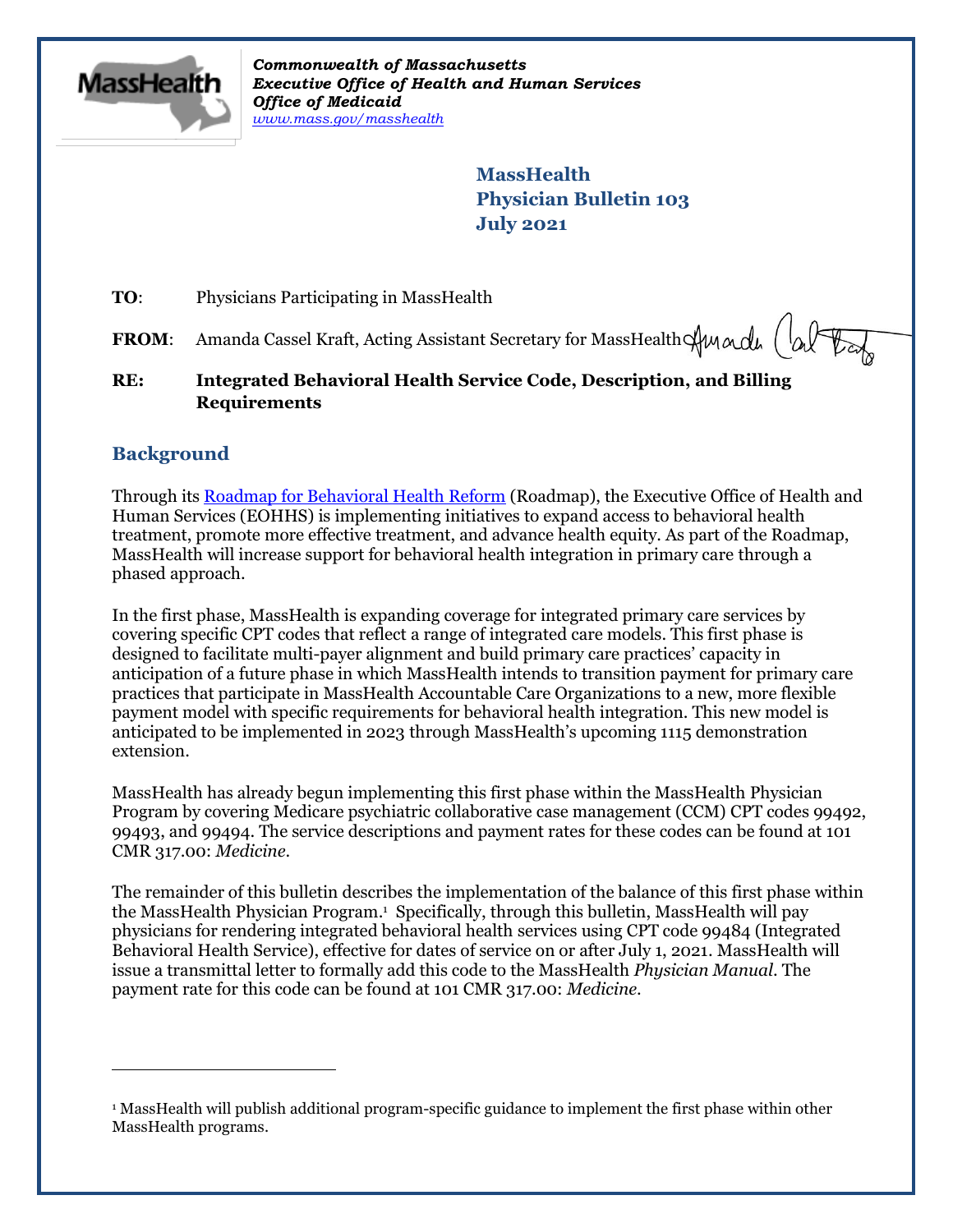**MassHealth Physician Bulletin 103 July 2021 Page 2 of 3**

Providers rendering the services described in this bulletin must do so in accordance with all applicable laws and regulations, including 130 CMR 433.000: *Physician Services*.

This bulletin applies to physicians rendering services to members enrolled in MassHealth fee-forservice, the Primary Care Clinician (PCC) Plan, or a Primary Care Accountable Care Organization (ACO). MassHealth Managed Care Entities (MCEs) will also be paying for the integrated behavioral health services described in this bulletin. Physicians serving members enrolled in a MassHealth Managed Care Entity should direct questions about billing and payment requirements to the relevant MCE.

## **Integrated Behavioral Health Service Description and Billing Requirements**

CPT code 99484 describes the following Integrated Behavioral Health Service.

Care management services for behavioral health conditions, at least 20 minutes of clinical staff time, directed by a physician or other qualified health care professional, per calendar month, with the following required elements: initial assessment of follow-up monitoring, including the use of applicable validated ratings scales; behavioral health care planning in relation to behavioral/psychiatric health problems, including revision for patients who are not progressing or whose status changes; facilitating and coordinating treatment such as psychotherapy, pharmacotherapy, counseling and/or psychiatric consultation; and continuity of care with a designated member of the care team.

Notwithstanding 130 CMR 433.428(B)(1): *Nonphysician and Non-PCNS Services*, and in addition to any other licensure and supervision requirements imposed by law or regulation, MassHealth will reimburse a physician for the provision of the Integrated Behavioral Health Service described by CPT code 99484 to a member when that service is rendered by a non-physician mental health professional employed or supervised by the physician, such as a social worker. Before a member receives the Integrated Behavioral Health Service described by CPT code 99484, the member's primary care provider (PCP) must determine, through an evaluation and monitoring visit, that the service is medically necessary and clinically appropriate. The member's PCP must also document this determination in the member's medical record.

Once the PCP determines that the Integrated Behavioral Health Service described by CPT code 99484 is medically necessary and clinically appropriate for the member, MassHealth will cover one year's worth of Integrated Behavioral Health Services for the member. The member's physician may bill CPT code 99484 only once per member per calendar month during this one-year period. At the expiration of this one year period, the member's PCP may reinitiate another year of the Integrated Behavioral Health Services if the PCP determines, following an evaluation and monitoring visit, that the continuation of the service is medically necessary and clinically appropriate.

A physician may bill CPT code 99484 only when rendering that Integrated Behavioral Health Service in a primary care setting.

Follow us on Twitter *[@MassHealth](https://twitter.com/masshealth)*